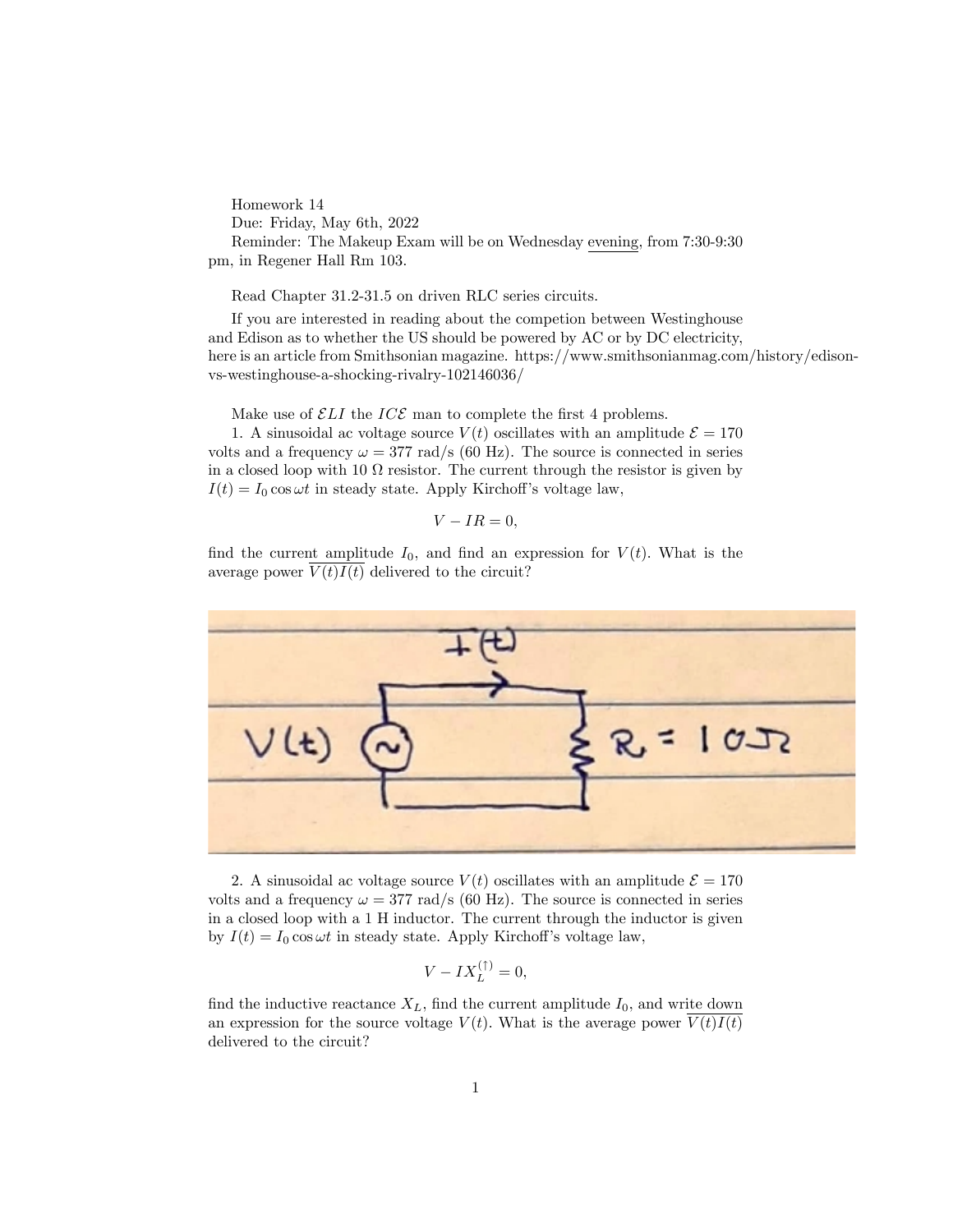

3. A sinusoidal ac voltage source  $V(t)$  oscillates with an amplitude  $\mathcal{E} = 170$ volts and a frequency  $\omega = 377 \text{ rad/s}$  (60 Hz). The source is connected in series in a closed loop with a 10  $\Omega$  resistor, a 1 H inductor, and a 10  $\mu$ F capacitor. The current through the capacitor is given by  $I(t) = I_0 \cos \omega t$  in steady state. Apply Kirchoff's voltage law,

$$
V - IR - IX_L^{(\uparrow)} - IX_C^{(\downarrow)} = 0,
$$

find the overall impedance  $Z$ , find the current amplitude  $I_0$ , find the phase angle  $\phi$ , and write down an expression for the source voltage  $V(t)$ . What is the average power  $\overline{V(t)I(t)}$  delivered to the circuit?



4. Carry out the calculations for problem 3 above for an arbitrary driving frequency  $\omega$ , and make a graph of the average power  $\overline{V(t)I(t)}$  delivered to the circuit versus  $\omega$ , in the range 200 rad/s to 400 rad/s. Your graph should show a peak at the resonant frequency.